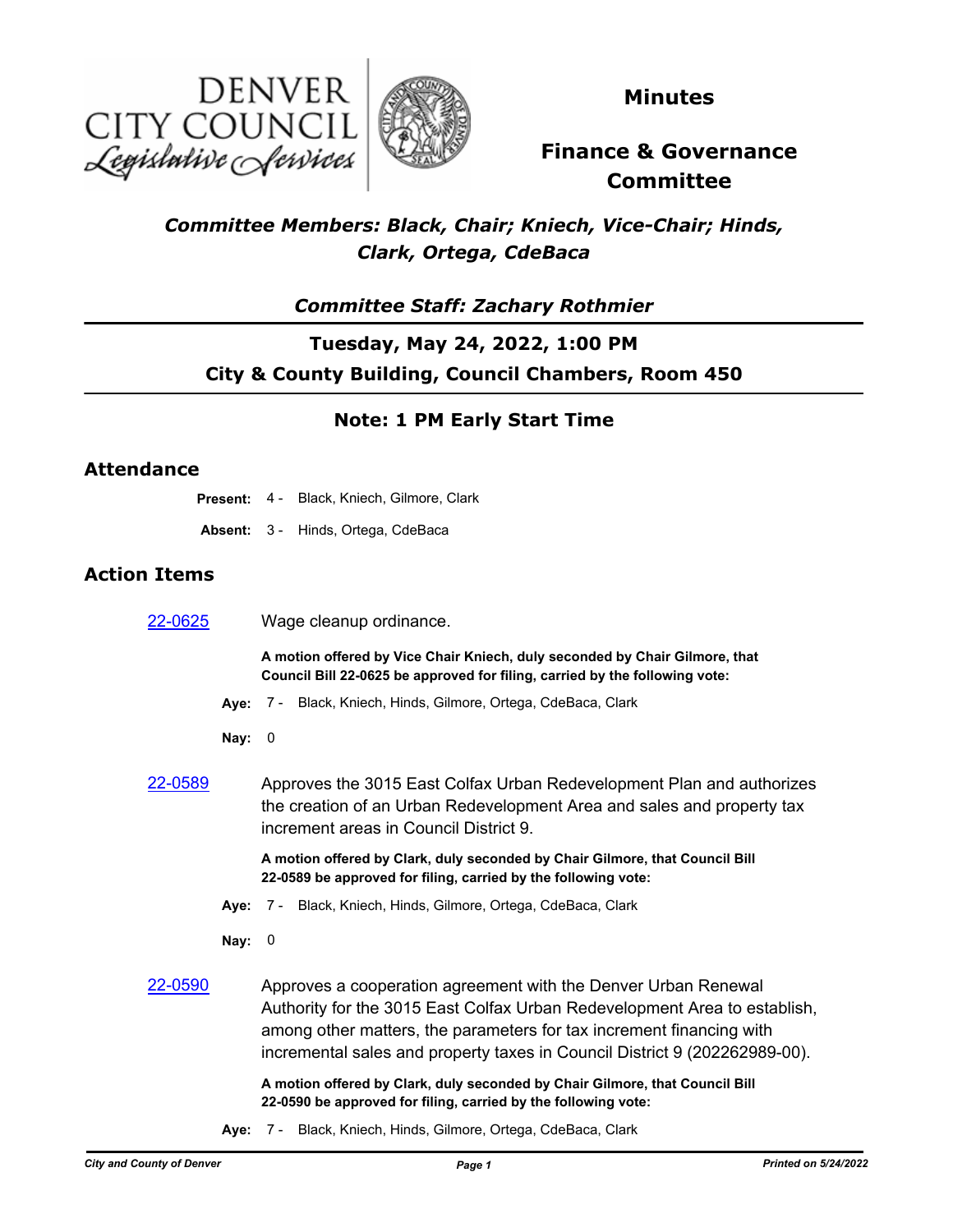## **Minutes Finance & Governance Committee Tuesday, May 24, 2022**

**Nay:** 0

| 22-0557              | Amends an occupancy agreement with JBK Hotels, LLC doing business<br>as Aloft, by adding $$2,447,200$ for a new total of $$13,267,500$ and six (6)<br>months for a new end date of 12-31-2022 to provide 140 rooms to people<br>experiencing homelessness during the COVID-19 crisis, in Council District<br>9 (FINAN-202262777).                           |
|----------------------|-------------------------------------------------------------------------------------------------------------------------------------------------------------------------------------------------------------------------------------------------------------------------------------------------------------------------------------------------------------|
|                      | A motion offered by Vice Chair Kniech, duly seconded by Clark, that Council<br>Resolution 22-0557 be approved for filing, carried by the following vote:                                                                                                                                                                                                    |
|                      | Aye: 4 - Black, Kniech, Gilmore, Clark                                                                                                                                                                                                                                                                                                                      |
| Nay: $0$             |                                                                                                                                                                                                                                                                                                                                                             |
|                      | <b>Absent: 3 - Hinds, Ortega, CdeBaca</b>                                                                                                                                                                                                                                                                                                                   |
| 22-0558              | Amends a food service agreement with JBK Hotels, LLC, doing business<br>as Aloft, by adding \$644,000 for a new total of \$3,339,700 and six (6)<br>months for a new end date of 12-31-2022 to provide food services to those<br>people experiencing homelessness during the COVID 19 crisis staying at<br>a hotel in Council District 9 (FINAN-202262776). |
|                      | A motion offered by Vice Chair Kniech, duly seconded by Clark, that Council<br>Resolution 22-0558 be approved for filing, carried by the following vote:                                                                                                                                                                                                    |
|                      | Aye: 4 - Black, Kniech, Gilmore, Clark                                                                                                                                                                                                                                                                                                                      |
| Nay: $0$             |                                                                                                                                                                                                                                                                                                                                                             |
|                      | Absent: 3 - Hinds, Ortega, CdeBaca                                                                                                                                                                                                                                                                                                                          |
| <b>Consent Items</b> |                                                                                                                                                                                                                                                                                                                                                             |
|                      | <b>Block Vote</b>                                                                                                                                                                                                                                                                                                                                           |
| <b>Block Vote</b>    |                                                                                                                                                                                                                                                                                                                                                             |
|                      | A motion offered to approve the following items en bloc, carried by the following<br>vote:                                                                                                                                                                                                                                                                  |
|                      | Aye: 4 - Black, Kniech, Gilmore, Clark                                                                                                                                                                                                                                                                                                                      |

- **Nay:** 0
- **Absent:** 3 Hinds, Ortega, CdeBaca
- [22-0610](http://denver.legistar.com/gateway.aspx?m=l&id=/matter.aspx?key=21677) approving the City Council reappointment of Joy Athanasiou to the Denver Immigrant Legal Services Fund Advisory Board.

### **A motion offered that Council Resolution 22-0610 be approved by consent en**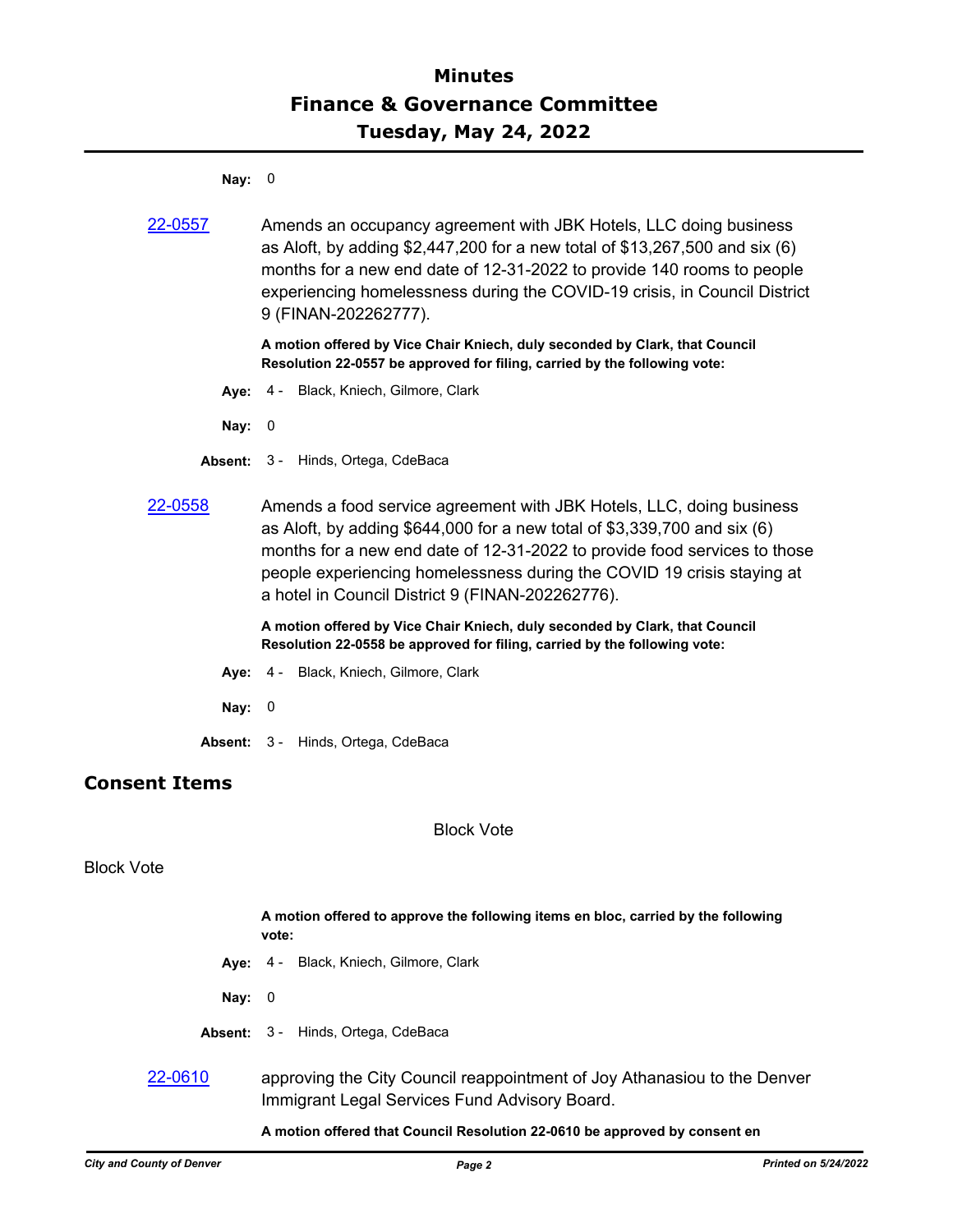## **Minutes Finance & Governance Committee Tuesday, May 24, 2022**

#### **bloc, carried by the following vote:**

- **Aye:** 4 Black, Kniech, Gilmore, Clark
- **Nay:** 0
- **Absent:** 3 Hinds, Ortega, CdeBaca

### [22-0611](http://denver.legistar.com/gateway.aspx?m=l&id=/matter.aspx?key=21678) Approves a contract with Lumin8 Transportation Technologies, LLC for \$1,000,000 and through 06-30-2023 to perform emergency restoration and on-call repair and maintenance service to maintain fiber optic cable and conduit infrastructure, citywide (GENRL-202262141-00).

**A motion offered that Council Resolution 22-0611 be approved by consent en bloc, carried by the following vote:**

- **Aye:** 4 Black, Kniech, Gilmore, Clark
- **Nay:** 0
- **Absent:** 3 Hinds, Ortega, CdeBaca
- [22-0612](http://denver.legistar.com/gateway.aspx?m=l&id=/matter.aspx?key=21679) Approves a contract with Network Infrastructure Construction Company for \$1,000,000 and through 06-30-2023 to perform emergency restoration and on-call repair and maintenance service to maintain fiber optic cable and conduit infrastructure, citywide (GENRL-202262099-00).

**A motion offered that Council Resolution 22-0612 be approved by consent en bloc, carried by the following vote:**

- **Aye:** 4 Black, Kniech, Gilmore, Clark
- **Nay:** 0
- **Absent:** 3 Hinds, Ortega, CdeBaca
- [22-0614](http://denver.legistar.com/gateway.aspx?m=l&id=/matter.aspx?key=21681) approving the City Council reappointment of Allen Cowgill to the Department of Transportation and Infrastructure Advisory Board.

**A motion offered that Council Resolution 22-0614 be approved by consent en bloc, carried by the following vote:**

- **Aye:** 4 Black, Kniech, Gilmore, Clark
- **Nay:** 0
- **Absent:** 3 Hinds, Ortega, CdeBaca
- [22-0615](http://denver.legistar.com/gateway.aspx?m=l&id=/matter.aspx?key=21682) approving the City Council reappointment of Joe Levi to the Department of Transportation and Infrastructure Advisory Board.

**A motion offered that Council Resolution 22-0615 be approved by consent en bloc, carried by the following vote:**